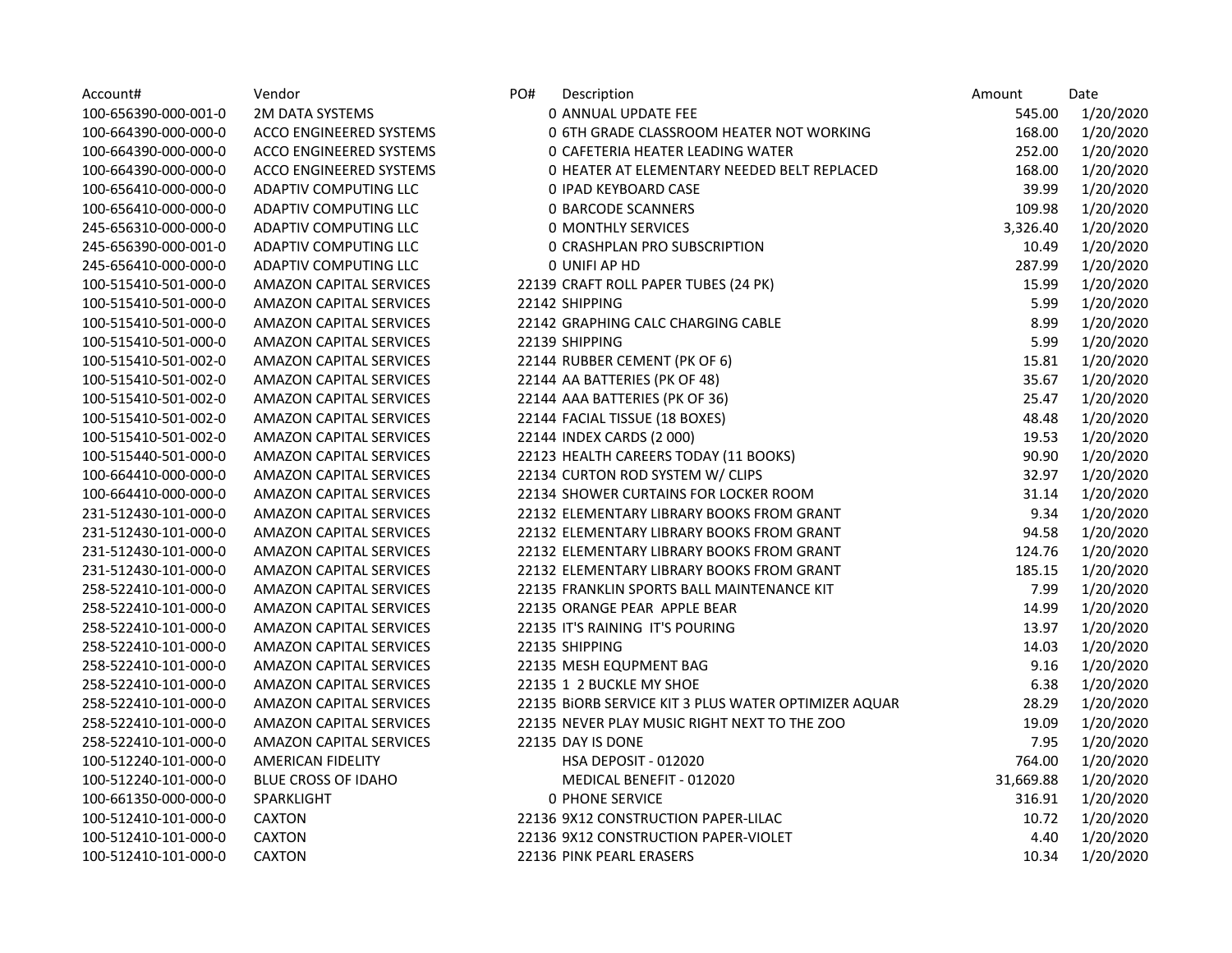| 100-512410-101-000-0 | <b>CAXTON</b>                       | 22136 12X18 CONSTRUCTION PAPER-YELLOW     | 3.26      | 1/20/2020 |
|----------------------|-------------------------------------|-------------------------------------------|-----------|-----------|
| 100-512410-101-000-0 | CAXTON                              | 22136 9X12 CONSTRUCTION PAPER-GRAY        | 5.36      | 1/20/2020 |
| 100-512410-101-000-0 | <b>CAXTON</b>                       | 22136 9X12 CONSTRUCTION PAPER-PINK        | 4.40      | 1/20/2020 |
| 100-512410-101-000-0 | <b>CAXTON</b>                       | 22136 9X12 CONSTRUCTION PAPER-ORANGE      | 5.50      | 1/20/2020 |
| 100-512410-101-000-0 | <b>CAXTON</b>                       | 22136 9X12 CONSTRUCTION PAPER-WHITE       | 2.20      | 1/20/2020 |
| 100-512410-101-000-0 | <b>CAXTON</b>                       | 22136 9X12 CONSTRUCTION PAPER-LIGHT GREEN | 1.62      | 1/20/2020 |
| 100-512410-101-000-0 | <b>CAXTON</b>                       | 22136 BLUE TEMPERA PAINT                  | 2.68      | 1/20/2020 |
| 100-512410-101-000-0 | CAXTON                              | 22136 GREEN TEMPERA PAINT                 | 2.68      | 1/20/2020 |
| 100-512410-101-000-0 | <b>CAXTON</b>                       | 22136 WHITE TEMPERA PAINT                 | 5.36      | 1/20/2020 |
| 100-512410-101-000-0 | CAXTON                              | 22136 ELMER'S GLUE-4 OZ                   | 13.44     | 1/20/2020 |
| 100-512410-101-000-0 | CAXTON                              | 22136 9X12 CONSTRUCTION PAPER-LIGHT BLUE  | 3.30      | 1/20/2020 |
| 100-512410-101-000-0 | <b>CAXTON</b>                       | 22136 9X12 CONSTRUCTION PAPER-SALMON      | 4.40      | 1/20/2020 |
| 100-512410-101-002-0 | CAXTON                              | 22136 MANILA FILE FOLDERS-1/3 CUT         | 19.04     | 1/20/2020 |
| 100-512410-101-002-0 | <b>CAXTON</b>                       | 22136 LETTER HANGING FILE FOLDERS         | 12.00     | 1/20/2020 |
| 100-515410-501-000-0 | <b>CAXTON</b>                       | 22136 EXPO BOARD CLEANER                  | 28.00     | 1/20/2020 |
| 100-661330-000-004-0 | <b>CITY OF HANSEN</b>               | 0 WATER                                   | 229.50    | 1/20/2020 |
| 100-661330-000-004-0 | <b>CITY OF HANSEN</b>               | 0 SEWER                                   | 301.50    | 1/20/2020 |
| 100-665330-000-001-0 | <b>CITY OF HANSEN</b>               | <b>0 SUMMER IRRIGATION</b>                | 15.03     | 1/20/2020 |
| 100-512410-101-001-0 | <b>CULLIGAN MAGIC VALLEY</b>        | <b>0 ELEMENTARY</b>                       | 69.85     | 1/20/2020 |
| 100-515410-501-001-0 | <b>CULLIGAN MAGIC VALLEY</b>        | 0 JR/SR HIGH                              | 37.85     | 1/20/2020 |
| 245-656410-000-000-0 | DELL MARKETING L.P.                 | 22131 DELL LATITUDE 3500 LAPTOP           | 643.42    | 1/20/2020 |
| 100-641410-101-001-0 | <b>SHAMROCK FOODS</b>               | 0 FRIDAY SCHOOL LUNCH                     | 152.36    | 1/20/2020 |
| 290-710450-000-000-0 | <b>SHAMROCK FOODS</b>               | 0 FOOD SUPPLIES                           | 275.00    | 1/20/2020 |
| 290-710450-000-000-0 | <b>SHAMROCK FOODS</b>               | 0 FOOD SUPPLIES-CREDIT                    | (38.90)   | 1/20/2020 |
| 290-710450-000-000-0 | <b>SHAMROCK FOODS</b>               | 0 FOOD SUPPLIES                           | 581.00    | 1/20/2020 |
| 290-710450-000-000-0 | <b>SHAMROCK FOODS</b>               | <b>0 FOOD SUPPLIES</b>                    | 95.80     | 1/20/2020 |
| 290-710450-000-000-0 | <b>SHAMROCK FOODS</b>               | <b>0 FOOD SUPPLIES</b>                    | 185.20    | 1/20/2020 |
| 290-710450-000-000-0 | <b>SHAMROCK FOODS</b>               | <b>0 FOOD SUPPLIES</b>                    | 65.13     | 1/20/2020 |
| 290-710450-000-000-0 | <b>SHAMROCK FOODS</b>               | 0 FOOD SUPPLIES                           | 247.15    | 1/20/2020 |
| 290-710450-000-001-0 | <b>SHAMROCK FOODS</b>               | 0 FRUITS & VEGETABLES-FFVP                | 65.50     | 1/20/2020 |
| 290-710450-000-001-0 | <b>SHAMROCK FOODS</b>               | <b>0 FRUITS &amp; VEGETABLES-FFVP</b>     | 196.06    | 1/20/2020 |
| 290-710450-000-001-0 | <b>SHAMROCK FOODS</b>               | <b>0 FRUITS &amp; VEGETABLES-FFVP</b>     | 105.42    | 1/20/2020 |
| 100-661410-000-000-0 | <b>GEM STATE PAPER</b>              | <b>0 SUPPLIES</b>                         | 1,934.38  | 1/20/2020 |
| 100-656390-000-000-0 | <b>GREAT AMERICA FINANCIAL SERV</b> | <b>0 COPIER AGREEMENT-HS</b>              | 121.00    | 1/20/2020 |
| 100-664410-000-000-0 | <b>GROVER S PAY &amp; PACK</b>      | <b>0 WRENCH FOR FIXING TOILETS</b>        | 20.40     | 1/20/2020 |
| 100-616310-101-000-0 | HANSEN SCHOOL DISTRICT              | 0 PSYCH BILL-DAVID STANDLEY               | 420.00    | 1/20/2020 |
| 100-661390-000-000-0 | <b>HANSEN SCHOOL DISTRICT</b>       | 0 PROTECH-SERVICE CALL FOR WASHER         | 90.00     | 1/20/2020 |
| 290-710390-000-001-0 | HANSEN SCHOOL DISTRICT              | 0 STATE TAX COMMISSION-LUNCH SALES TAX    | 1.36      | 1/20/2020 |
| 100-512220-101-000-0 | HANSEN SCHOOL DISTRICT #415         | EMPLOYER SHARE FICA/MDCR - 012020         | 12,713.29 | 1/20/2020 |
| 100-512210-101-000-0 | HANSEN SCHOOL DISTRICT #415         | EMPLOYER SHARE PERSI - 012020             | 19,319.83 | 1/20/2020 |
| 253-512210-101-000-0 | <b>HANSEN SCHOOL DISTRICT #415</b>  | UNUSED SICK LEAVE - 012020                | 67.70     | 1/20/2020 |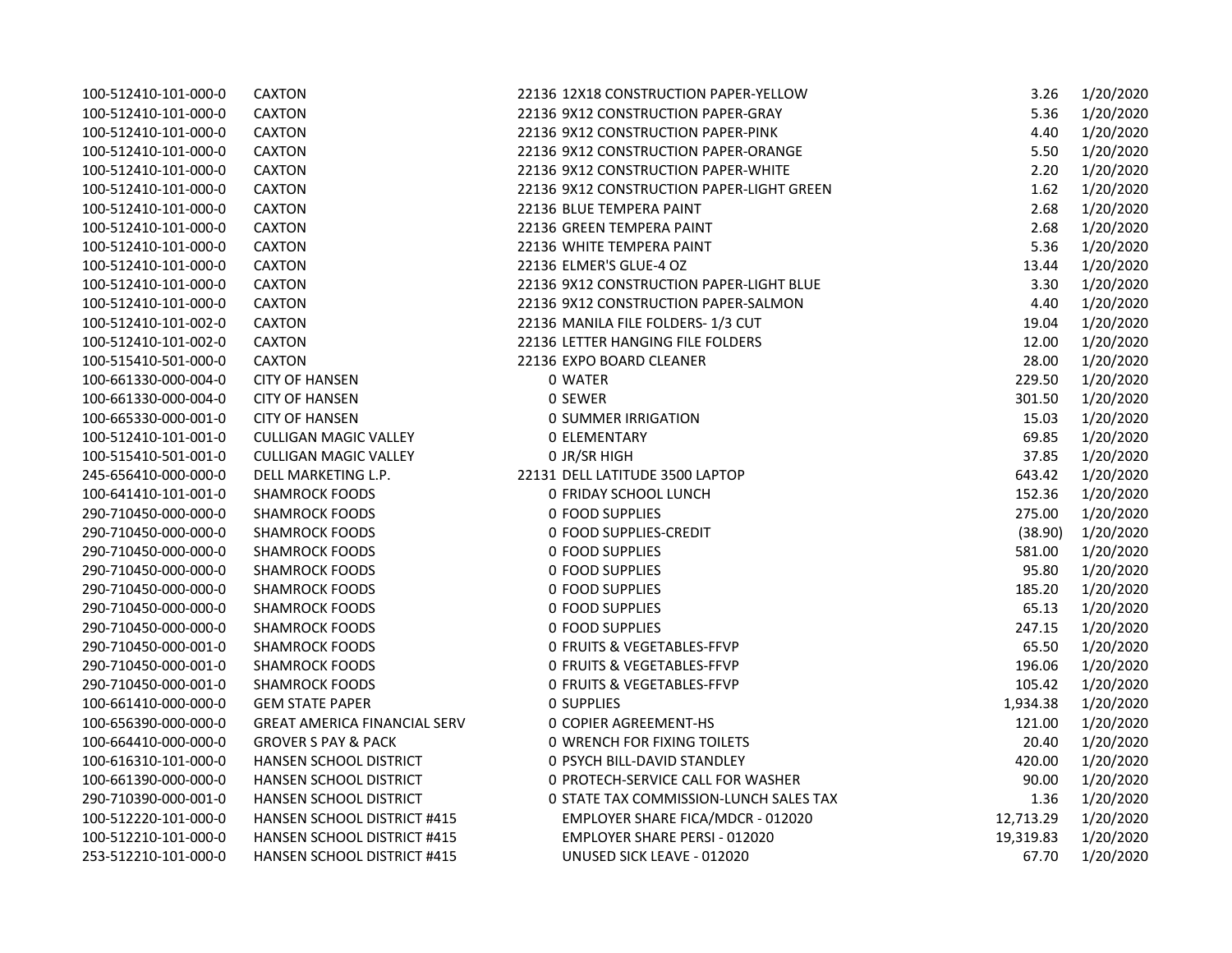| 253-515210-501-000-0 | <b>HANSEN SCHOOL DISTRICT #415</b> | EMPLOYER UNUSED SL - 012020          | 24.29     | 1/20/2020 |
|----------------------|------------------------------------|--------------------------------------|-----------|-----------|
| 257-521210-101-000-0 | HANSEN SCHOOL DISTRICT #415        | EMPLOYER SHARE PERSI - 012020        | 262.67    | 1/20/2020 |
| 257-521210-501-000-0 | <b>HANSEN SCHOOL DISTRICT #415</b> | EMPLOYER SHARE PERSI - 012020        | 289.67    | 1/20/2020 |
| 258-522210-101-000-0 | HANSEN SCHOOL DISTRICT #415        | UNUSED SICK LEAVE - 012020           | 64.71     | 1/20/2020 |
| 260-691210-101-000-0 | HANSEN SCHOOL DISTRICT #415        | <b>EMPLOYER SHARE PERSI - 012020</b> | 433.01    | 1/20/2020 |
| 260-691210-501-000-0 | HANSEN SCHOOL DISTRICT #415        | UNUSED SICK LEAVE - 012020           | 657.99    | 1/20/2020 |
| 262-621210-101-000-0 | HANSEN SCHOOL DISTRICT #415        | EMPLOYER SHARE PERSI - 012020        | 103.99    | 1/20/2020 |
| 262-621210-501-000-0 | HANSEN SCHOOL DISTRICT #415        | UNUSED SICK LEAVE - 012020           | 72.87     | 1/20/2020 |
| 273-512210-101-000-0 | <b>HANSEN SCHOOL DISTRICT #415</b> | <b>EMPLOYER SHARE PERSI - 012020</b> | 371.33    | 1/20/2020 |
| 100-512110-101-000-0 | HANSEN SCHOOL DISTRICT #415        | ELEMENTARY TEACHER - 012020          | 38,834.65 | 1/20/2020 |
| 100-512110-101-001-0 | HANSEN SCHOOL DISTRICT #415        | ELEMENTARY-ELL CERTIFIED - 012020    | 259.58    | 1/20/2020 |
| 100-512115-101-001-0 | <b>HANSEN SCHOOL DISTRICT #415</b> | ELEMENTARY PARA - 012020             | 1,026.40  | 1/20/2020 |
| 100-512165-101-000-0 | HANSEN SCHOOL DISTRICT #415        | SUB TEACHER-ELEMENTARY - 012020      | 1,235.00  | 1/20/2020 |
| 100-512165-101-000-0 | HANSEN SCHOOL DISTRICT #415        | SUB PARA-ELEMENTARY - 012020         | 190.00    | 1/20/2020 |
| 100-512165-101-000-0 | <b>HANSEN SCHOOL DISTRICT #415</b> | SUB ADMIN SECRETARY-ELEM - 012020    | 532.00    | 1/20/2020 |
| 100-515110-501-000-0 | HANSEN SCHOOL DISTRICT #415        | SECONDARY TEACHER - 012020           | 27,136.38 | 1/20/2020 |
| 100-515110-501-001-0 | HANSEN SCHOOL DISTRICT #415        | SECONDARY-ELL CERTIFIED - 012020     | 259.58    | 1/20/2020 |
| 100-515165-501-000-0 | HANSEN SCHOOL DISTRICT #415        | SUB PARA-SECONDARY - 012020          | 38.00     | 1/20/2020 |
| 100-515165-501-000-0 | HANSEN SCHOOL DISTRICT #415        | SUB TEACHER-SECONDARY - 012020       | 304.00    | 1/20/2020 |
| 100-519110-501-000-0 | HANSEN SCHOOL DISTRICT #415        | SECONDARY-VOCATIONAL EDU - 012020    | 3,291.66  | 1/20/2020 |
| 100-521110-101-000-0 | HANSEN SCHOOL DISTRICT #415        | SPECIAL ED CERTIFIED-ELE - 012020    | 3,301.64  | 1/20/2020 |
| 100-521110-501-000-0 | <b>HANSEN SCHOOL DISTRICT #415</b> | SPECIAL ED CERTIFIED-SEC - 012020    | 13,619.61 | 1/20/2020 |
| 100-521115-101-000-0 | HANSEN SCHOOL DISTRICT #415        | SPECIAL ED CLASSIFIED-EL - 012020    | 353.85    | 1/20/2020 |
| 100-521115-501-000-0 | HANSEN SCHOOL DISTRICT #415        | SPECIAL ED CLASSIFIED-SE - 012020    | 520.04    | 1/20/2020 |
| 100-522110-101-000-0 | <b>HANSEN SCHOOL DISTRICT #415</b> | SPECIAL ED PRESCHOOL-TEA - 012020    | 3,942.66  | 1/20/2020 |
| 100-522115-101-000-0 | HANSEN SCHOOL DISTRICT #415        | SPECIAL ED PRESCHOOL-PAR - 012020    | 218.50    | 1/20/2020 |
| 100-531115-501-000-0 | HANSEN SCHOOL DISTRICT #415        | ACTIVITY-ATHLETIC DIRECT - 012020    | 417.08    | 1/20/2020 |
| 100-531115-501-000-0 | HANSEN SCHOOL DISTRICT #415        | ACTIVITY-COACH - 012020              | 320.83    | 1/20/2020 |
| 100-611110-101-000-0 | HANSEN SCHOOL DISTRICT #415        | GUIDANCE-ELEM - 012020               | 696.78    | 1/20/2020 |
| 100-611110-501-000-0 | HANSEN SCHOOL DISTRICT #415        | GUIDANCE EXTENDED DAYS - 012020      | 278.65    | 1/20/2020 |
| 100-611110-501-000-0 | <b>HANSEN SCHOOL DISTRICT #415</b> | GUIDANCE-SEC - 012020                | 2,622.92  | 1/20/2020 |
| 100-616110-101-000-0 | HANSEN SCHOOL DISTRICT #415        | SPED SUPPORT DIRECTOR-EL - 012020    | 333.33    | 1/20/2020 |
| 100-616110-501-000-0 | <b>HANSEN SCHOOL DISTRICT #415</b> | SPED SUPPORT DIRECTOR-SE - 012020    | 333.33    | 1/20/2020 |
| 100-616110-501-000-0 | HANSEN SCHOOL DISTRICT #415        | SPED SUPORT-BIP DIRECTOR - 012020    | 333.33    | 1/20/2020 |
| 100-616115-000-000-0 | HANSEN SCHOOL DISTRICT #415        | SPED SUPPORT CLASSIFIED - 012020     | 169.73    | 1/20/2020 |
| 100-632110-000-000-0 | <b>HANSEN SCHOOL DISTRICT #415</b> | DISTRICT ADMINISTRAT - 012020        | 7,425.00  | 1/20/2020 |
| 100-641110-101-000-0 | HANSEN SCHOOL DISTRICT #415        | ADMINISTRATION-ELEMENTAR - 012020    | 4,853.99  | 1/20/2020 |
| 100-641110-501-000-0 | HANSEN SCHOOL DISTRICT #415        | ADMINISTRATION-SECONDARY - 012020    | 5,215.94  | 1/20/2020 |
| 100-641115-101-000-0 | <b>HANSEN SCHOOL DISTRICT #415</b> | ADMIN ASSISTANT-ELEMENTA - 012020    | 964.93    | 1/20/2020 |
| 100-641115-501-000-0 | HANSEN SCHOOL DISTRICT #415        | ADMIN ASSISTANT-SEC - 012020         | 1,428.00  | 1/20/2020 |
| 100-651115-000-000-0 | <b>HANSEN SCHOOL DISTRICT #415</b> | <b>BUSINESS OPERATION - 012020</b>   | 3,332.60  | 1/20/2020 |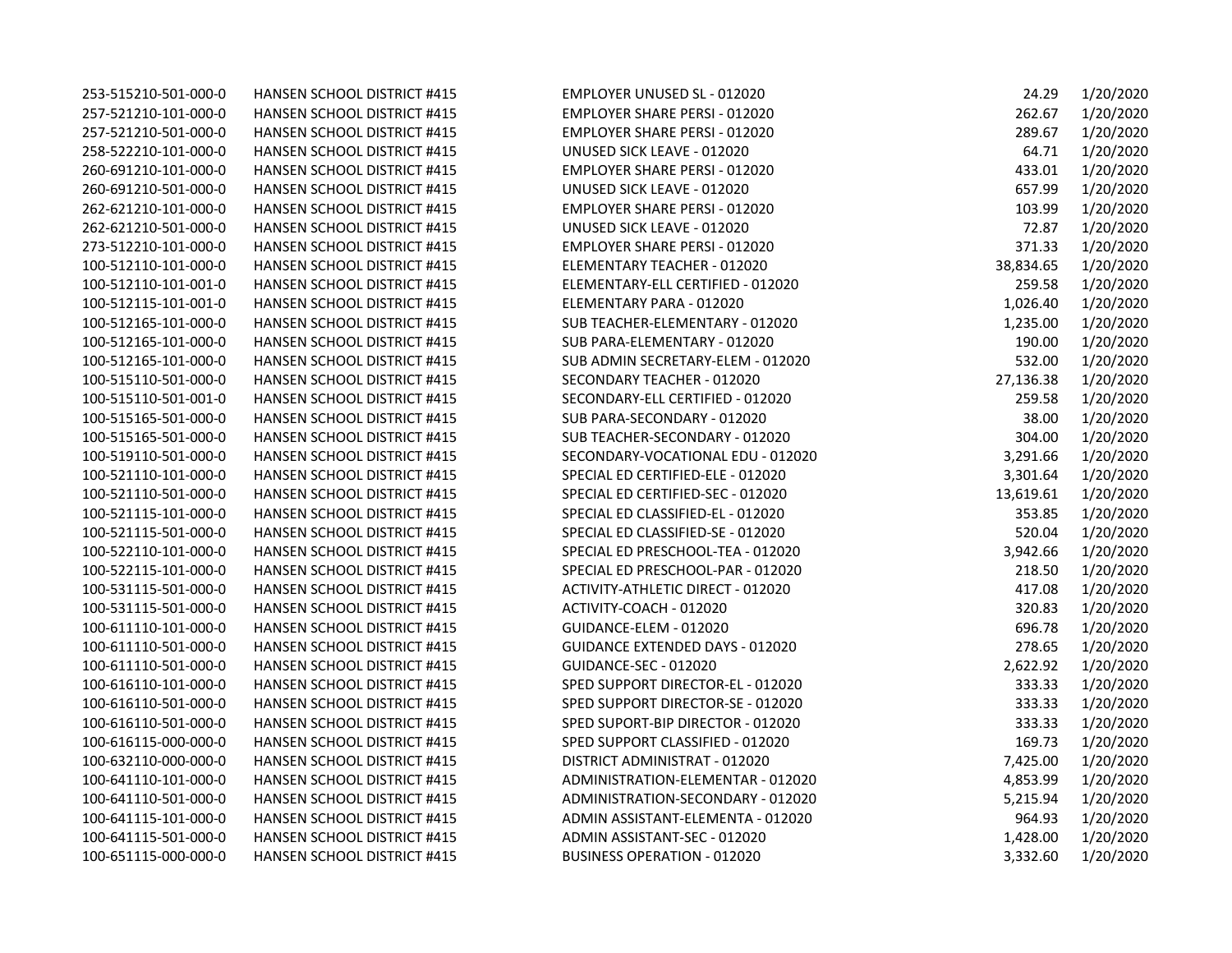| <b>HANSEN SCHOOL DISTRICT #415</b> | BUILDING CARE - 012020                   | 4,500.64                                                                                                                                                                                                                                                                                                                                                                                                                                                                                                                                                                                                                                                                                                                                                                                                                                                                                                                                                                                                   | 1/20/2020 |
|------------------------------------|------------------------------------------|------------------------------------------------------------------------------------------------------------------------------------------------------------------------------------------------------------------------------------------------------------------------------------------------------------------------------------------------------------------------------------------------------------------------------------------------------------------------------------------------------------------------------------------------------------------------------------------------------------------------------------------------------------------------------------------------------------------------------------------------------------------------------------------------------------------------------------------------------------------------------------------------------------------------------------------------------------------------------------------------------------|-----------|
| HANSEN SCHOOL DISTRICT #415        | BUILDING MAINT - 012020                  | 3,948.20                                                                                                                                                                                                                                                                                                                                                                                                                                                                                                                                                                                                                                                                                                                                                                                                                                                                                                                                                                                                   | 1/20/2020 |
| <b>HANSEN SCHOOL DISTRICT #415</b> | <b>GROUNDS - 012020</b>                  | 272.00                                                                                                                                                                                                                                                                                                                                                                                                                                                                                                                                                                                                                                                                                                                                                                                                                                                                                                                                                                                                     | 1/20/2020 |
| HANSEN SCHOOL DISTRICT #415        |                                          | 979.20                                                                                                                                                                                                                                                                                                                                                                                                                                                                                                                                                                                                                                                                                                                                                                                                                                                                                                                                                                                                     | 1/20/2020 |
| HANSEN SCHOOL DISTRICT #415        |                                          | 1,404.00                                                                                                                                                                                                                                                                                                                                                                                                                                                                                                                                                                                                                                                                                                                                                                                                                                                                                                                                                                                                   | 1/20/2020 |
| HANSEN SCHOOL DISTRICT #415        |                                          | 1,903.33                                                                                                                                                                                                                                                                                                                                                                                                                                                                                                                                                                                                                                                                                                                                                                                                                                                                                                                                                                                                   | 1/20/2020 |
| <b>HANSEN SCHOOL DISTRICT #415</b> |                                          | 153.75                                                                                                                                                                                                                                                                                                                                                                                                                                                                                                                                                                                                                                                                                                                                                                                                                                                                                                                                                                                                     | 1/20/2020 |
| <b>HANSEN SCHOOL DISTRICT #415</b> |                                          | 212.71                                                                                                                                                                                                                                                                                                                                                                                                                                                                                                                                                                                                                                                                                                                                                                                                                                                                                                                                                                                                     | 1/20/2020 |
| HANSEN SCHOOL DISTRICT #415        |                                          | 216.01                                                                                                                                                                                                                                                                                                                                                                                                                                                                                                                                                                                                                                                                                                                                                                                                                                                                                                                                                                                                     | 1/20/2020 |
| HANSEN SCHOOL DISTRICT #415        |                                          | 237.80                                                                                                                                                                                                                                                                                                                                                                                                                                                                                                                                                                                                                                                                                                                                                                                                                                                                                                                                                                                                     | 1/20/2020 |
| <b>HANSEN SCHOOL DISTRICT #415</b> | SECONDARY-CTE-AG - 012020                | 666.66                                                                                                                                                                                                                                                                                                                                                                                                                                                                                                                                                                                                                                                                                                                                                                                                                                                                                                                                                                                                     | 1/20/2020 |
| <b>HANSEN SCHOOL DISTRICT #415</b> |                                          | 333.33                                                                                                                                                                                                                                                                                                                                                                                                                                                                                                                                                                                                                                                                                                                                                                                                                                                                                                                                                                                                     | 1/20/2020 |
| HANSEN SCHOOL DISTRICT #415        |                                          | 4,801.54                                                                                                                                                                                                                                                                                                                                                                                                                                                                                                                                                                                                                                                                                                                                                                                                                                                                                                                                                                                                   | 1/20/2020 |
| <b>HANSEN SCHOOL DISTRICT #415</b> |                                          | 2,307.65                                                                                                                                                                                                                                                                                                                                                                                                                                                                                                                                                                                                                                                                                                                                                                                                                                                                                                                                                                                                   | 1/20/2020 |
| HANSEN SCHOOL DISTRICT #415        |                                          | 805.28                                                                                                                                                                                                                                                                                                                                                                                                                                                                                                                                                                                                                                                                                                                                                                                                                                                                                                                                                                                                     | 1/20/2020 |
| HANSEN SCHOOL DISTRICT #415        |                                          | 286.46                                                                                                                                                                                                                                                                                                                                                                                                                                                                                                                                                                                                                                                                                                                                                                                                                                                                                                                                                                                                     | 1/20/2020 |
| <b>HANSEN SCHOOL DISTRICT #415</b> |                                          | 331.35                                                                                                                                                                                                                                                                                                                                                                                                                                                                                                                                                                                                                                                                                                                                                                                                                                                                                                                                                                                                     | 1/20/2020 |
| HANSEN SCHOOL DISTRICT #415        |                                          | 185.41                                                                                                                                                                                                                                                                                                                                                                                                                                                                                                                                                                                                                                                                                                                                                                                                                                                                                                                                                                                                     | 1/20/2020 |
| HANSEN SCHOOL DISTRICT #415        |                                          | 2,005.15                                                                                                                                                                                                                                                                                                                                                                                                                                                                                                                                                                                                                                                                                                                                                                                                                                                                                                                                                                                                   | 1/20/2020 |
| HANSEN SCHOOL DISTRICT #415        | <b>IDEA PART B CLASSIFIED S - 012020</b> | 2,211.26                                                                                                                                                                                                                                                                                                                                                                                                                                                                                                                                                                                                                                                                                                                                                                                                                                                                                                                                                                                                   | 1/20/2020 |
| HANSEN SCHOOL DISTRICT #415        | IDEA PART B PRESCHOOL - 012020           | 494.00                                                                                                                                                                                                                                                                                                                                                                                                                                                                                                                                                                                                                                                                                                                                                                                                                                                                                                                                                                                                     | 1/20/2020 |
| <b>HANSEN SCHOOL DISTRICT #415</b> |                                          | 2,445.33                                                                                                                                                                                                                                                                                                                                                                                                                                                                                                                                                                                                                                                                                                                                                                                                                                                                                                                                                                                                   | 1/20/2020 |
| <b>HANSEN SCHOOL DISTRICT #415</b> |                                          | 2,445.33                                                                                                                                                                                                                                                                                                                                                                                                                                                                                                                                                                                                                                                                                                                                                                                                                                                                                                                                                                                                   | 1/20/2020 |
| <b>HANSEN SCHOOL DISTRICT #415</b> | MEDICAID-CLASSIFIED ELEM - 012020        | 860.00                                                                                                                                                                                                                                                                                                                                                                                                                                                                                                                                                                                                                                                                                                                                                                                                                                                                                                                                                                                                     | 1/20/2020 |
| HANSEN SCHOOL DISTRICT #415        |                                          | 2,577.56                                                                                                                                                                                                                                                                                                                                                                                                                                                                                                                                                                                                                                                                                                                                                                                                                                                                                                                                                                                                   | 1/20/2020 |
| HANSEN SCHOOL DISTRICT #415        |                                          | 483.75                                                                                                                                                                                                                                                                                                                                                                                                                                                                                                                                                                                                                                                                                                                                                                                                                                                                                                                                                                                                     | 1/20/2020 |
| <b>HANSEN SCHOOL DISTRICT #415</b> | RURAL EDUC CERTFIED-ELEM - 012020        | 556.25                                                                                                                                                                                                                                                                                                                                                                                                                                                                                                                                                                                                                                                                                                                                                                                                                                                                                                                                                                                                     | 1/20/2020 |
| HANSEN SCHOOL DISTRICT #415        |                                          | 556.25                                                                                                                                                                                                                                                                                                                                                                                                                                                                                                                                                                                                                                                                                                                                                                                                                                                                                                                                                                                                     | 1/20/2020 |
| HANSEN SCHOOL DISTRICT #415        |                                          | 237.50                                                                                                                                                                                                                                                                                                                                                                                                                                                                                                                                                                                                                                                                                                                                                                                                                                                                                                                                                                                                     | 1/20/2020 |
| <b>HANSEN SCHOOL DISTRICT #415</b> |                                          | 1,373.50                                                                                                                                                                                                                                                                                                                                                                                                                                                                                                                                                                                                                                                                                                                                                                                                                                                                                                                                                                                                   | 1/20/2020 |
| HANSEN SCHOOL DISTRICT #415        |                                          | 245.25                                                                                                                                                                                                                                                                                                                                                                                                                                                                                                                                                                                                                                                                                                                                                                                                                                                                                                                                                                                                     | 1/20/2020 |
| <b>HANSEN SCHOOL DISTRICT #415</b> | 21ST CENTURY GRANT-CLASS - 012020        | 1,270.01                                                                                                                                                                                                                                                                                                                                                                                                                                                                                                                                                                                                                                                                                                                                                                                                                                                                                                                                                                                                   | 1/20/2020 |
| HANSEN SCHOOL DISTRICT #415        | 21st CENTURY GRANT DIREC - 012020        | 2,834.52                                                                                                                                                                                                                                                                                                                                                                                                                                                                                                                                                                                                                                                                                                                                                                                                                                                                                                                                                                                                   | 1/20/2020 |
| HANSEN SCHOOL DISTRICT #415        |                                          | 313.47                                                                                                                                                                                                                                                                                                                                                                                                                                                                                                                                                                                                                                                                                                                                                                                                                                                                                                                                                                                                     | 1/20/2020 |
| <b>HANSEN SCHOOL DISTRICT #415</b> | 21st CENTURY-FOOD SERVIC - 012020        | 79.20                                                                                                                                                                                                                                                                                                                                                                                                                                                                                                                                                                                                                                                                                                                                                                                                                                                                                                                                                                                                      | 1/20/2020 |
| HANSEN SCHOOL DISTRICT #415        | SCHOOL LUNCH-FFV - 012020                | 63.70                                                                                                                                                                                                                                                                                                                                                                                                                                                                                                                                                                                                                                                                                                                                                                                                                                                                                                                                                                                                      | 1/20/2020 |
| HANSEN SCHOOL DISTRICT #415        |                                          | 3,493.53                                                                                                                                                                                                                                                                                                                                                                                                                                                                                                                                                                                                                                                                                                                                                                                                                                                                                                                                                                                                   | 1/20/2020 |
| HERNANDEZ DACIA                    |                                          | 72.00                                                                                                                                                                                                                                                                                                                                                                                                                                                                                                                                                                                                                                                                                                                                                                                                                                                                                                                                                                                                      | 1/20/2020 |
| HERNANDEZ DACIA                    |                                          | 87.44                                                                                                                                                                                                                                                                                                                                                                                                                                                                                                                                                                                                                                                                                                                                                                                                                                                                                                                                                                                                      | 1/20/2020 |
| HERNANDEZ DACIA                    |                                          | 311.00                                                                                                                                                                                                                                                                                                                                                                                                                                                                                                                                                                                                                                                                                                                                                                                                                                                                                                                                                                                                     | 1/20/2020 |
| HERNANDEZ DACIA                    |                                          | 1,200.00                                                                                                                                                                                                                                                                                                                                                                                                                                                                                                                                                                                                                                                                                                                                                                                                                                                                                                                                                                                                   | 1/20/2020 |
|                                    |                                          | TRANSPORTATION-SUPERVISO - 012020<br>TRANSPORTATION-MECHANIC - 012020<br>TRANSPORTATION- PUPIL TR - 012020<br>TRANSPORTATION-OTHER - 012020<br>TRANSPORTATION-OFFICE - 012020<br>TRANSPORTATION- ACTVTY D - 012020<br>TRANSPORTATION- DOWN TIM - 012020<br>SAFE & DRUG FREE - 012020<br>TITLE I-CERTIFIED - 012020<br>TITLE I-CLASSIFIED - 012020<br>TITLE I-COUNSELOR - 012020<br>MIGRANT C CERTIFIED ELEM - 012020<br>MIGRANT C-CLASSIFIED ELE - 012020<br>MIGRANT C CERTIFIED SEC - 012020<br>IDEA PART B-CLASSIFIED E - 012020<br>MEDICIAD-CERTIFIED ELEM - 012020<br>MEDICAID CERTIFIED-SEC - 012020<br>MEDICIAD CLASSIFIED SEC - 012020<br>TITLE IV-CLASSIFIED - 012020<br>RURAL EDUC CERTEFIED SEC - 012020<br>RURAL EDUC CLASSIFIED-EL - 012020<br>21st CENTURY GRANT-CERTI - 012020<br>21st CENTURY GRANT-ENRIC - 012020<br>21st CENTURY-TRANSPORTAT - 012020<br>SCHOOL LUNCH - 012020<br>0 SALES TAX<br><b>0 FRIDAY LUNCHES</b><br><b>0 LITERACY NIGHT BOOKS</b><br>0 OZOBOT-STEM ENRICHMENT KIT |           |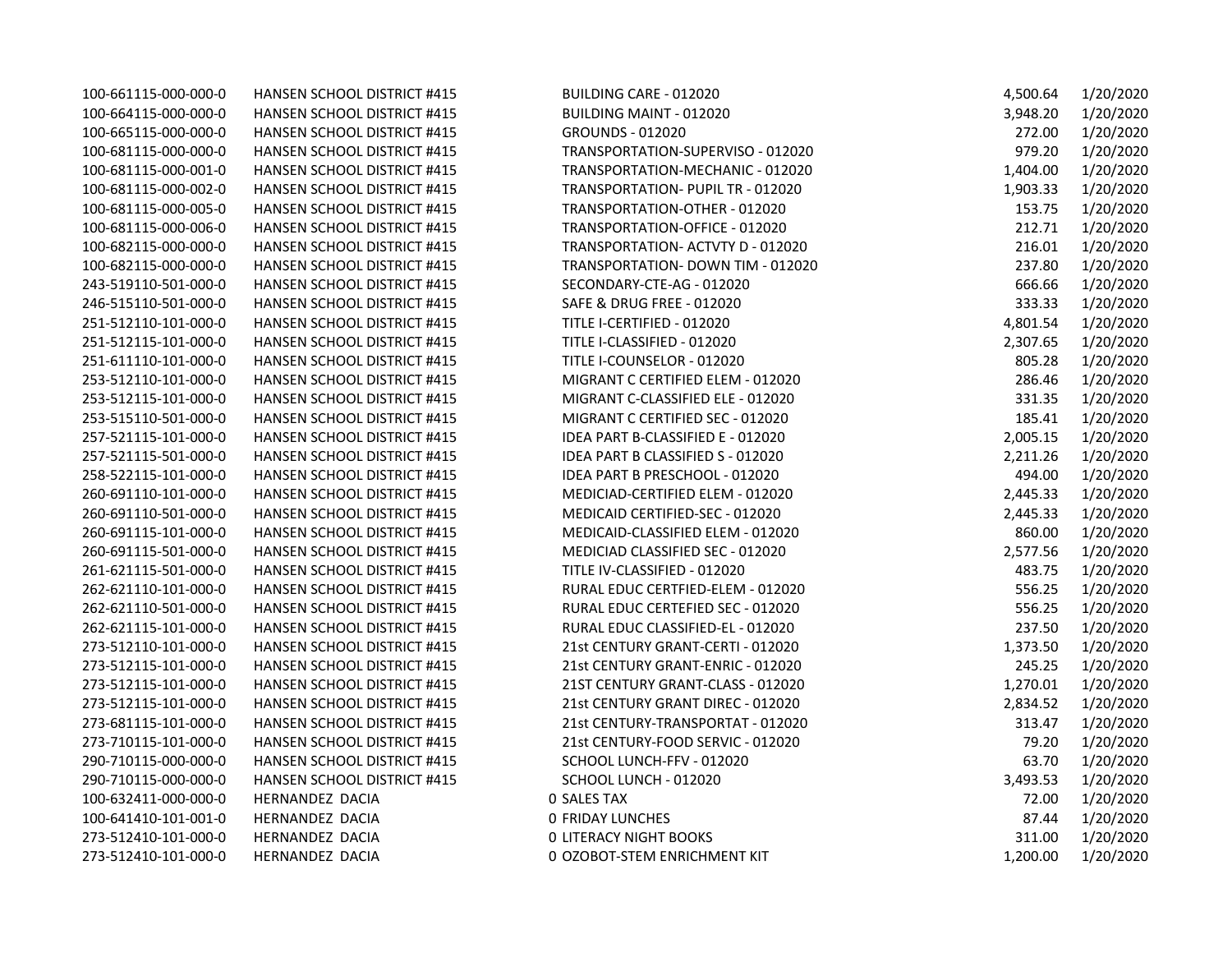| 273-512410-101-000-0 | HERNANDEZ DACIA                           | 0 PARENTING CLASS MEALS                       | 162.90   | 1/20/2020 |
|----------------------|-------------------------------------------|-----------------------------------------------|----------|-----------|
| 100-663410-000-000-0 | HOME DEPOT CREDIT SERV                    | 0 SHOWER CURTAINS FOR BATHROOMS IN NEW GYM    | 19.96    | 1/20/2020 |
| 100-664410-000-000-0 | <b>HOME DEPOT CREDIT SERV</b>             | <b>0 HEATER FOR ELEMENTARY</b>                | 109.00   | 1/20/2020 |
| 100-621310-501-000-0 | <b>IASBO</b>                              | 0 SPRING FINANCE WRKSP-ELAYNE HOWELL          | 125.00   | 1/20/2020 |
| 100-621310-501-000-0 | <b>IASBO</b>                              | 0 SPRING FINANCE WRKSP-DAVID CARSON           | 175.00   | 1/20/2020 |
| 260-691310-101-000-0 | <b>IDAHO DEPT OF HEALTH &amp; WELFARE</b> | 0 MEDICAID MATCH                              | 4,000.00 | 1/20/2020 |
| 100-661330-101-001-0 | <b>IDAHO POWER</b>                        | 0 PRESCHOOL                                   | 43.83    | 1/20/2020 |
| 100-661330-101-001-0 | <b>IDAHO POWER</b>                        | 0 IRRIGATION                                  | 18.86    | 1/20/2020 |
| 100-661330-101-001-0 | <b>IDAHO POWER</b>                        | <b>0 ELEMENTARY</b>                           | 2,351.14 | 1/20/2020 |
| 100-661330-501-001-0 | <b>IDAHO POWER</b>                        | O JR/SR HIGH                                  | 1,513.75 | 1/20/2020 |
| 100-663330-000-000-0 | <b>IDAHO POWER</b>                        | 0 SOUTH MODULAR                               | 16.53    | 1/20/2020 |
| 100-665330-000-000-0 | <b>IDAHO POWER</b>                        | 0 FOOTBALL FIELD                              | 5.14     | 1/20/2020 |
| 100-632310-000-000-0 | IDAHO SCHOOL BOARDS ASSOC INC             | <b>0 POLICY UPDATE SERVICE</b>                | 695.00   | 1/20/2020 |
| 100-616310-101-000-0 | <b>CSA CONSULTING LLC</b>                 | 0 MEDICAID ADMINISTRATION                     | 42.45    | 1/20/2020 |
| 100-616310-101-000-0 | <b>CSA CONSULTING LLC</b>                 | 0 MEDICAID ADMINISTRATION                     | 38.88    | 1/20/2020 |
| 100-616310-101-000-0 | <b>CSA CONSULTING LLC</b>                 | 0 MEDICAID ADMINISTRATION                     | 70.26    | 1/20/2020 |
| 100-616310-101-000-0 | <b>CSA CONSULTING LLC</b>                 | 0 MEDICAID ADMINISTRATION                     | 293.06   | 1/20/2020 |
| 100-616310-501-000-0 | <b>CSA CONSULTING LLC</b>                 | 0 MEDICAID ADMINISTRATION                     | 293.07   | 1/20/2020 |
| 100-616310-501-000-0 | <b>CSA CONSULTING LLC</b>                 | 0 MEDICAID ADMINISTRATION                     | 42.46    | 1/20/2020 |
| 100-616310-501-000-0 | <b>CSA CONSULTING LLC</b>                 | 0 MEDICAID ADMINISTRATION                     | 38.89    | 1/20/2020 |
| 100-616310-501-000-0 | <b>CSA CONSULTING LLC</b>                 | 0 MEDICAID ADMINISTRATION                     | 70.26    | 1/20/2020 |
| 100-512410-101-002-0 | <b>INTEGRATED TECHNOLOGIES</b>            | <b>0 ELEM COPIES</b>                          | 162.27   | 1/20/2020 |
| 100-512410-101-002-0 | <b>INTEGRATED TECHNOLOGIES</b>            | <b>0 ELEM COPIES</b>                          | 70.13    | 1/20/2020 |
| 100-515410-501-002-0 | INTEGRATED TECHNOLOGIES                   | 0 HS COPIES                                   | 125.51   | 1/20/2020 |
| 100-641410-501-000-0 | <b>INTEGRATED TECHNOLOGIES</b>            | <b>0 HS COPIES</b>                            | 21.72    | 1/20/2020 |
| 100-661330-101-002-0 | <b>INTERMOUNTAIN GAS</b>                  | <b>0 ELEMENTARY</b>                           | 359.84   | 1/20/2020 |
| 100-661330-101-002-0 | <b>INTERMOUNTAIN GAS</b>                  | 0 PRESCHOOL                                   | 84.88    | 1/20/2020 |
| 100-661330-501-002-0 | <b>INTERMOUNTAIN GAS</b>                  | O JR/SR HIGH                                  | 1,352.79 | 1/20/2020 |
| 100-661330-501-002-0 | <b>INTERMOUNTAIN GAS</b>                  | 0 AG BLDG                                     | 288.67   | 1/20/2020 |
| 100-663330-000-000-0 | <b>INTERMOUNTAIN GAS</b>                  | 0 COMMUNITY GYM                               | 117.57   | 1/20/2020 |
| 100-515410-501-002-0 | <b>JOSTENS</b>                            | 0 DIPLOMA COVERS                              | 273.00   | 1/20/2020 |
| 100-515410-501-002-0 | <b>JOSTENS</b>                            | <b>0 SHIPPING &amp; HANDELING</b>             | 16.24    | 1/20/2020 |
| 100-621310-501-000-0 | <b>KELLY KAYLA</b>                        | 0 MILEAGE TO IASA REG IV HS PRINCIPAL-OCT MTG | 33.92    | 1/20/2020 |
| 100-621310-501-000-0 | <b>KELLY KAYLA</b>                        | O MILEAGE TO IASA REG IV HS PRINCIPAL-DEC MTG | 38.16    | 1/20/2020 |
| 100-621310-501-000-0 | <b>KELLY KAYLA</b>                        | 0 MILEAGE TO CTE RURAL SCHOOL SYMPOSIUM       | 131.44   | 1/20/2020 |
| 100-621310-501-000-0 | <b>KELLY KAYLA</b>                        | 0 DINNER AT CTE SYMPOSIUM                     | 13.65    | 1/20/2020 |
| 290-710450-000-000-0 | MEADOW GOLD DAIRIES-BOISE                 | 0 MILK                                        | 1,295.19 | 1/20/2020 |
| 100-522410-101-000-0 | OFFICE DEPOT                              | 0 NEW PRINTER FOR PRESCHOOL                   | 399.99   | 1/20/2020 |
| 100-616310-101-000-0 | PRIMARY THERAPY SOURCE                    | 0 OCCUPATIONAL THERAPY                        | 1,224.75 | 1/20/2020 |
| 100-616310-101-000-0 | PRIMARY THERAPY SOURCE                    | <b>0 PHYSICAL THERAPY</b>                     | 690.00   | 1/20/2020 |
| 260-691310-501-000-0 | PRIMARY THERAPY SOURCE                    | 0 PAPERWORK & MILEAGE                         | 709.05   | 1/20/2020 |